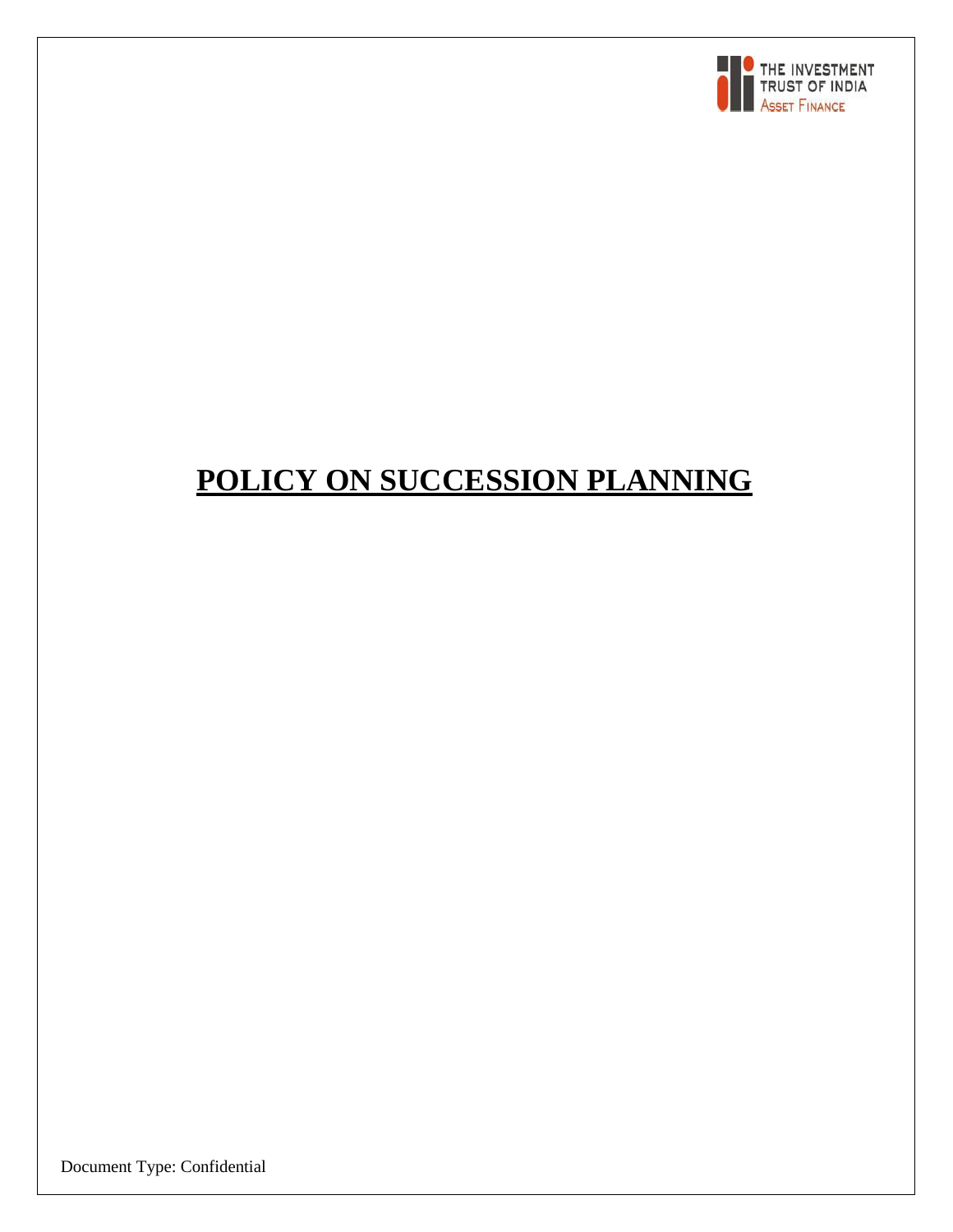

## **1. Background:**

- Succession planning is a process of ascertaining the need for filling positions at the Board, senior management and other key positions. It involves identification for the said roles, assessment of their potential and developing next generation of leaders as potential successors for key leadership roles in an organization. The process of development primarily concentrates on coaching, mentoring and training the identified employees to assume higher responsibilities when the need arises. The Organization has always endeavored to nurture, train and increase the skill sets of employees at all levels, with the key objective of ensuring smooth succession without impeding the performance in current roles and responsibilities.
- The Organization recognizes that Succession Planning is a continuous process rather than a onetime event and hence, intends to put in place this Policy that aligns talent management with the said objective and endeavors to mitigate the critical risks such as Vacancy, Readiness and Transition risk. In view of the same, the Organization has formulated and adopted this Succession Planning Policy which was approved by the Board at its meeting on March 2, 2018. This Policy shall be effective from April 1, 2018.

# **2. Applicability:**

- The Policy focuses mainly on the Succession Planning at the Board and Senior Managementlevel.
- 'Executive Board' shall mean and include Whole-time Directors of the Organization appointed by the Board/ Shareholders.
- 'Senior Management' shall mean and include the following:
	- Employees one level below the Board;
	- KMPs (other than whole-time director);
	- Chief Finance Officer, Chief Information Technology Officer; and
	- Any other person at the discretion of the Nomination and Remuneration Committee.

# **3. Objectives:**

- To ensure that the business of the Organization is not affected on account of interruptions caused due to resignation or death or permanent incapacitation or sudden exit of any Member of the Board or Senior Management or any other employee covered under this Policy.
- To identify and create a talent pool of high potential personnel, who can be considered for appointment at the Board and Senior Management positions and to groom them to assume such roles in the Organization, whenever the need arises.
- To ensure timely and high quality replacements for those personnel who are currently holding positions at Board and Senior Management levels.

Document Type: Confidential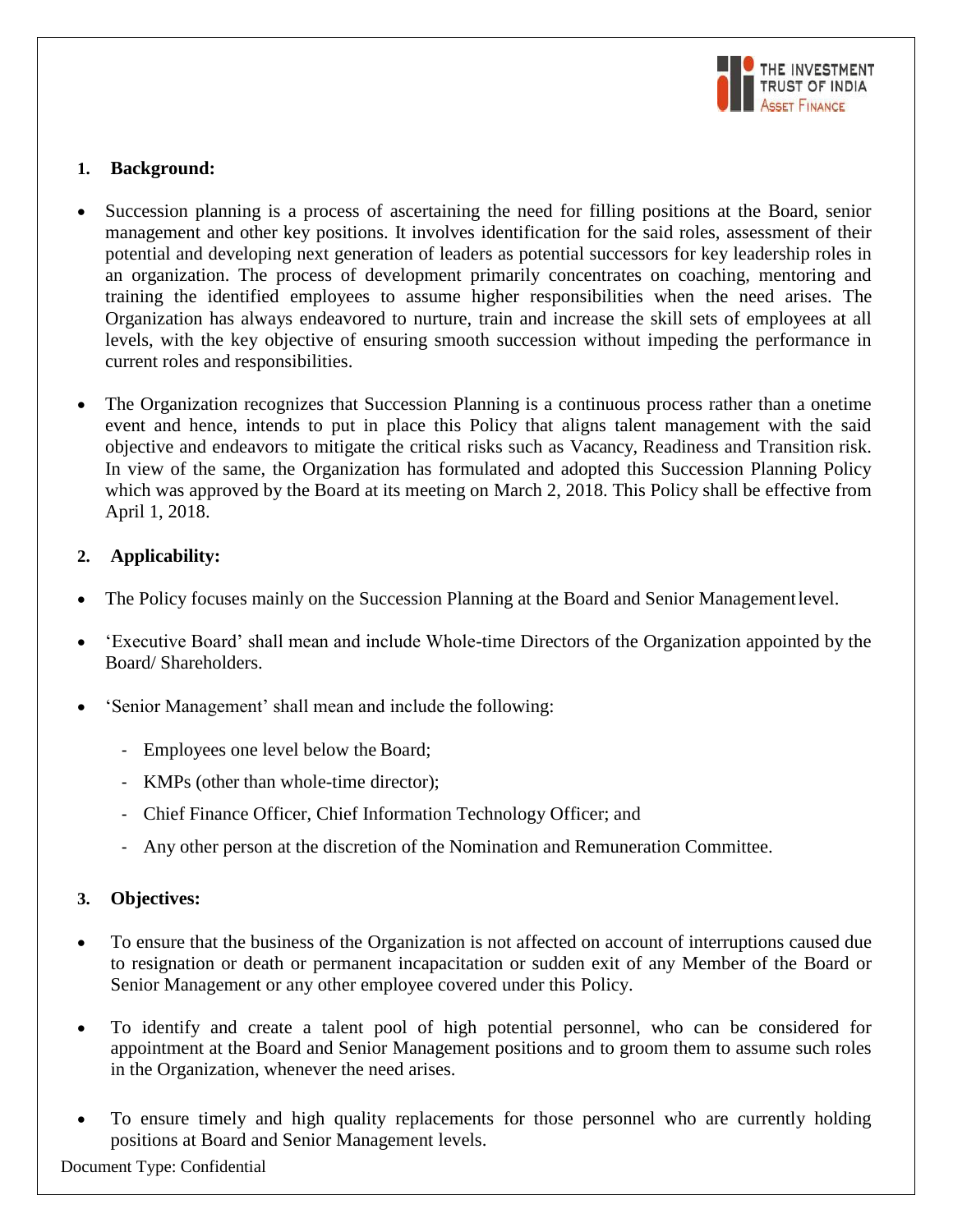

#### **4. Implementation Process:**

#### *A. Positions at the Directors level:*

- The responsibility of ensuring timely replacement for positions of any Director lies with the Nomination and Remuneration Committee of Directors of the Organization.
- For vacancies in the Executive Board, the Nomination and Remuneration Committee in consultation with the Chairman and other Members of the Executive Board shall recommend the name(s) of the candidate(s) (whether internal or external) who have the requisite qualifications and attributes for being considered for such position(s).
- For other vacancies in the Board, the Nomination and Remuneration Committee shall identify and recommend name(s) of the candidate(s) who has the requisite qualifications and attributes for being considered for such position(s).
- The Nomination and Remuneration Committee shall determine the suitability of the person for appointment / re-appointment / continuation as a Director on the Board, based upon qualification, expertise, track record, integrity and other 'fit and proper' criteria.
- In the event of any unexpected vacancy in the Executive Board, Nomination and Remuneration Committee shall meet and appoint from a select pool of persons to take charge of the said position either on an interim basis or on permanent basis.

## *B. Positions at the Senior Management and other critical positions:*

- The Executive Board shall meet, at least, once a year to review the vacancies, if any, at Senior Management level and other critical positions and based on such requirements, shall formulate and adopt an appropriate action plan.
- Such action plan, at the first instance, shall relate to identifying and short listing an employee within the same location/function or through a lateral transfer of an employee from another location/function. In case of non- availability, the said plan may involve selection of an external candidate having requisite skills, experience, leadership quality and expertise deemed necessary for the said position.
- The Executive Board shall ensure that the external candidate has the ability to lead by example, work with the team, motivate them, work with the Members of the Senior Management and other staff members and demonstrate the ability to significantly contribute towards achievement of the objectives of the Organization.
- It is also extremely important to have a contingent plan in place to deal with sudden exits at the said Senior Management level. The Human Resource Department of the Organization on an ongoing basis identifies a select pool of employees who can be groomed to occupy senior level positions in case of any such eventuality and train them adequately.

## *C. Positions at other levels:*

 Apart from the key positions mentioned above, it is equally important to have succession plans, in place, at the functional and branch level, such as Cluster / Area Managers, Branch managers in the branches which have large business volume and loan book outstanding.

Document Type: Confidential